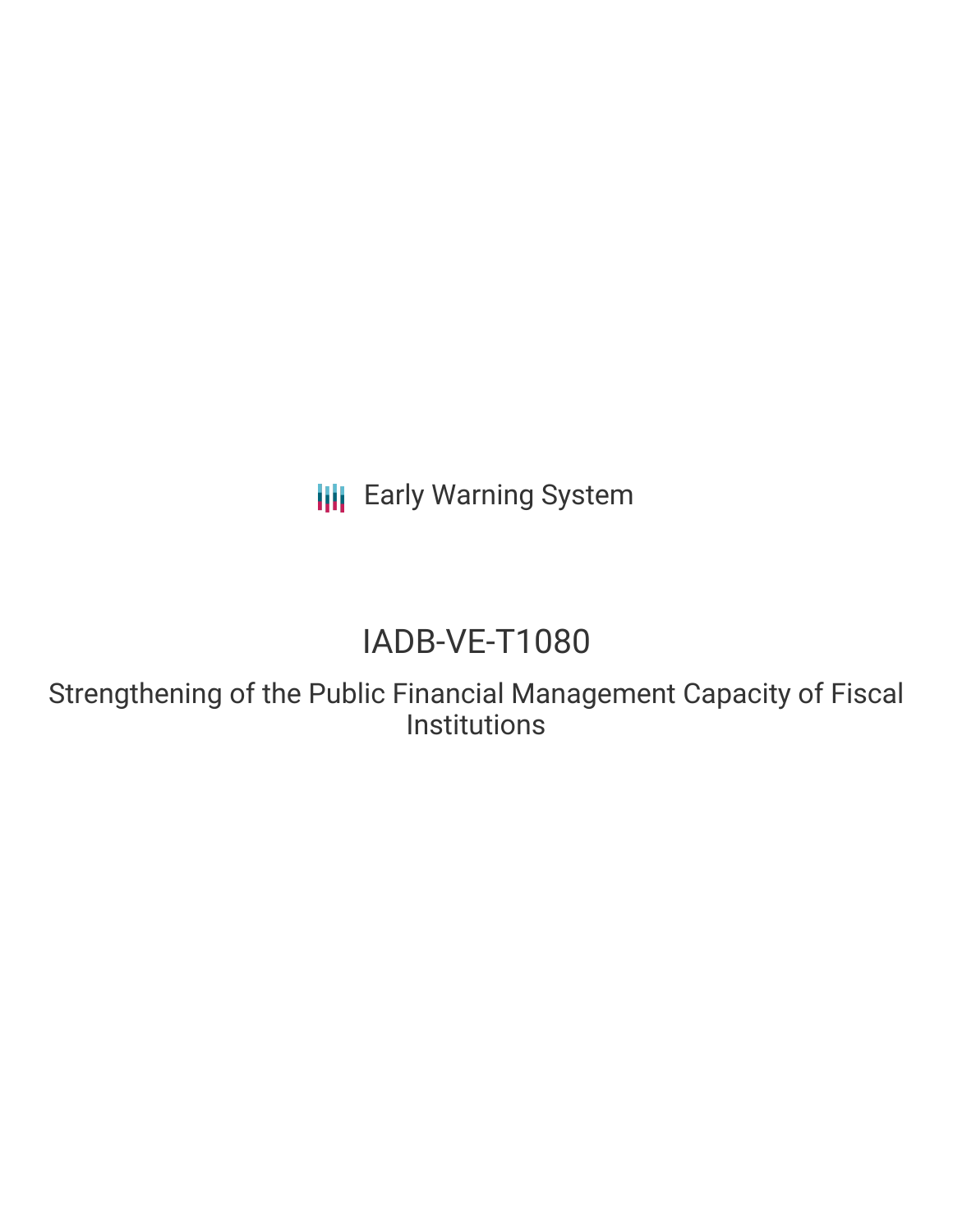

#### **Quick Facts**

| <b>Countries</b>               | Venezuela                                 |
|--------------------------------|-------------------------------------------|
| <b>Financial Institutions</b>  | Inter-American Development Bank (IADB)    |
| <b>Status</b>                  | Approved                                  |
| <b>Bank Risk Rating</b>        | С                                         |
| <b>Voting Date</b>             | 2019-10-21                                |
| <b>Borrower</b>                | Government of Venezuela                   |
| <b>Sectors</b>                 | Law and Government, Technical Cooperation |
| <b>Investment Type(s)</b>      | Grant                                     |
| <b>Investment Amount (USD)</b> | $$0.13$ million                           |
| <b>Project Cost (USD)</b>      | $$0.13$ million                           |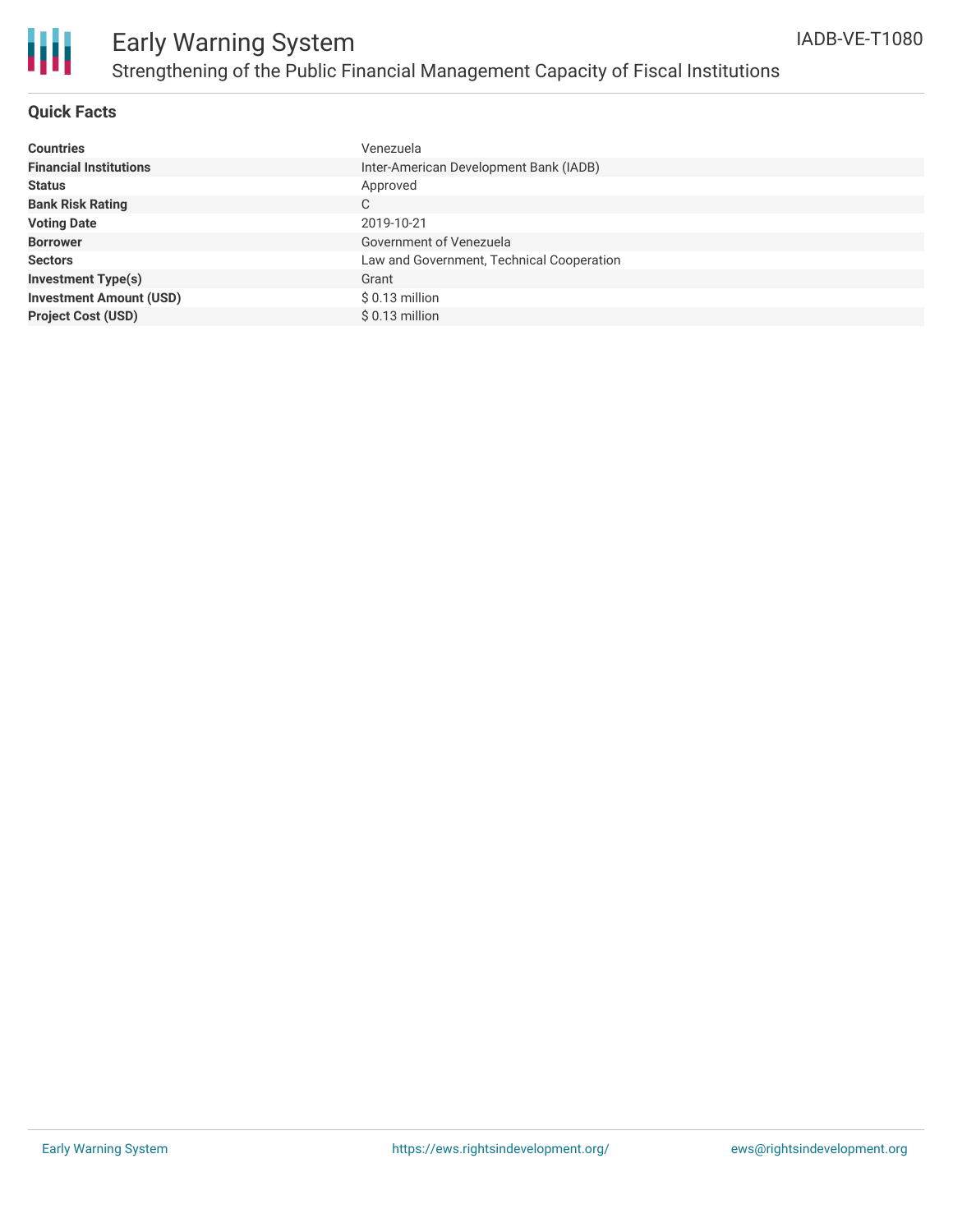

### **Project Description**

To strengthen the management of public sector resources. This general objective includes the strengthening of the institutions responsible for the public financial management system, both in the areas of resource mobilization and tax and customs administration, as well as in the management and control of spending.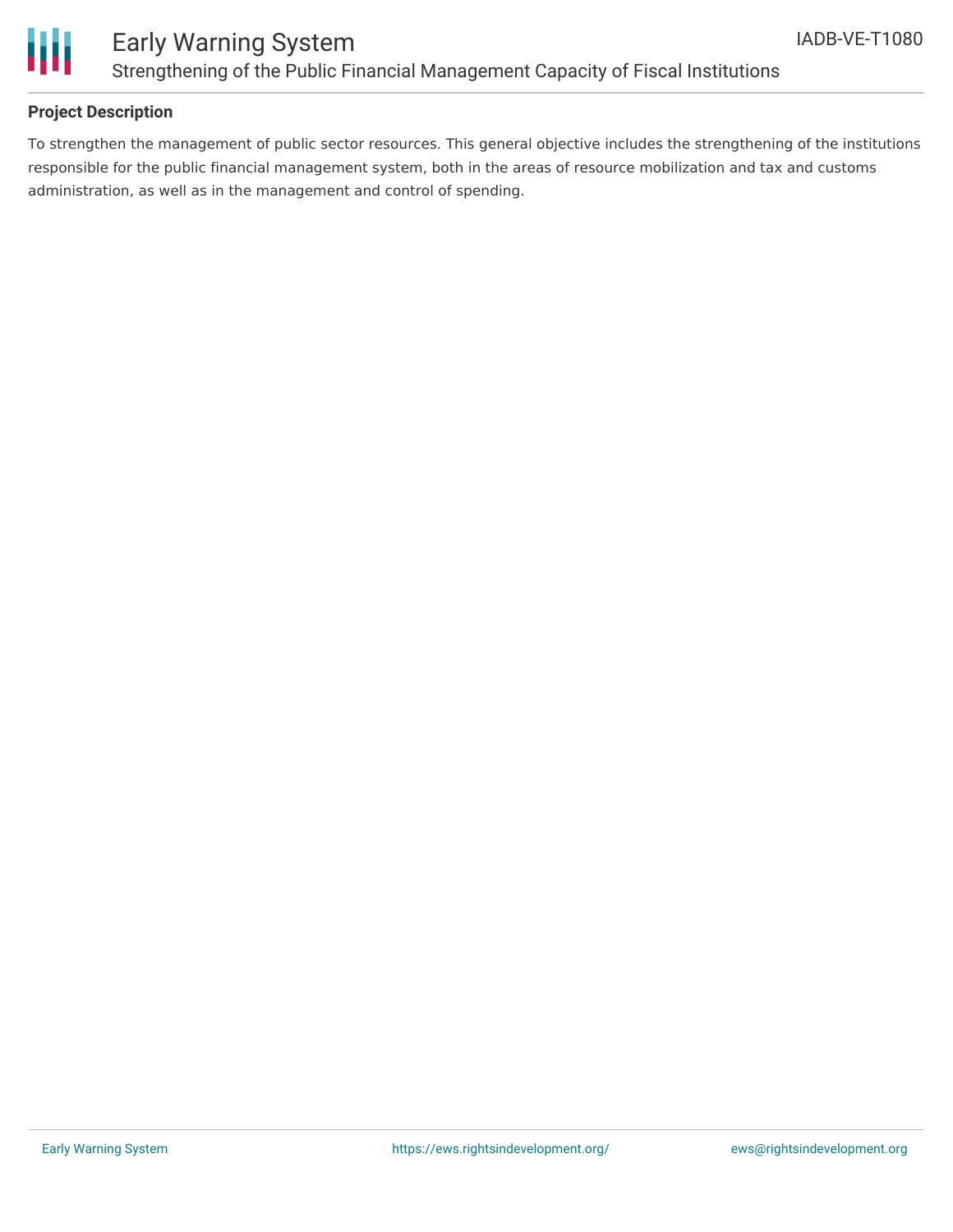

## Early Warning System Strengthening of the Public Financial Management Capacity of Fiscal Institutions

#### **Investment Description**

• Inter-American Development Bank (IADB)

Ordinary Capital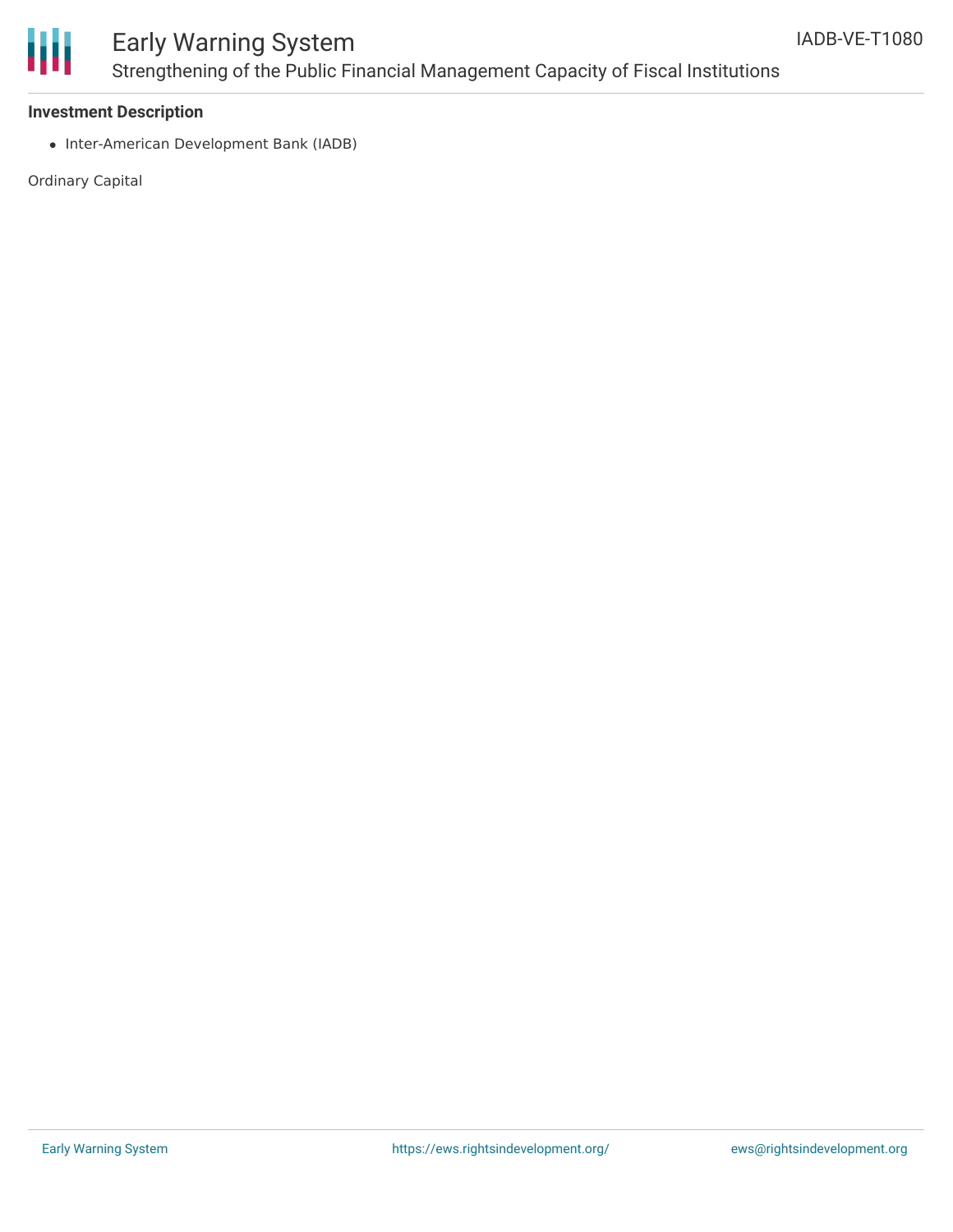

#### **Contact Information**

#### ACCOUNTABILITY MECHANISM OF IADB

The Independent Consultation and Investigation Mechanism (MICI) is the independent complaint mechanism and fact-finding body for people who have been or are likely to be adversely affected by an Inter-American Development Bank (IDB) or Inter-American Investment Corporation (IIC)-funded project. If you submit a complaint to MICI, they may assist you in addressing the problems you raised through a dispute-resolution process with those implementing the project and/or through an investigation to assess whether the IDB or IIC is following its own policies for preventing or mitigating harm to people or the environment. You can submit a complaint by sending an email to MICI@iadb.org. You can learn more about the MICI and how to file a complaint at http://www.iadb.org/en/mici/mici,1752.html (in English) or http://www.iadb.org/es/mici/mici,1752.html (Spanish).